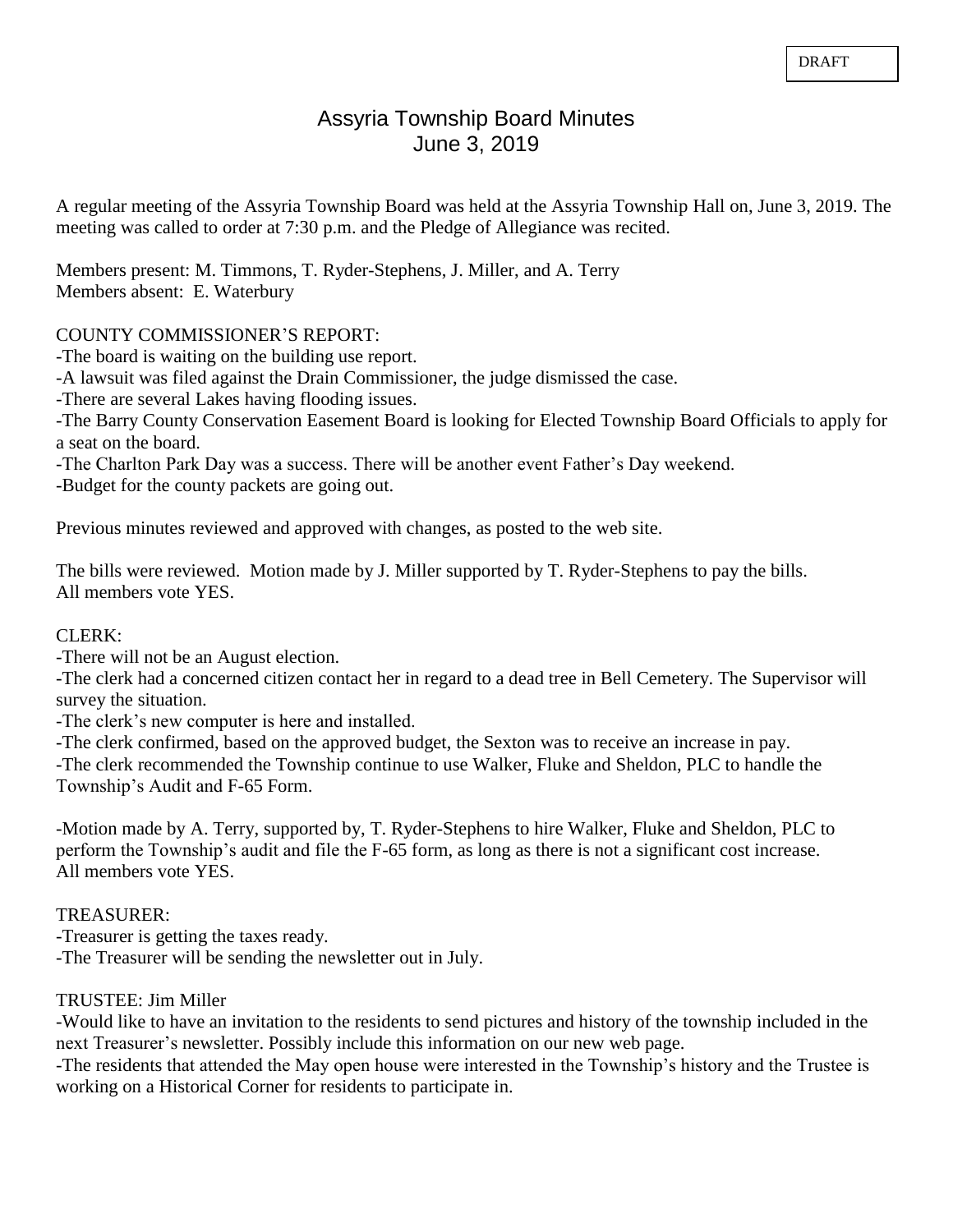# ASSESSOR: Absent

SUPERVISOR: -Appointed J. Miller as Assyria Township's Historian.

Motion made by M. Timmons, supported by T. Ryder-Stephens, To create a line item for Historian expenses, to be obtained from another line item. All members vote YES.

-In regard to the training seminar on June 18, 2019, all board members wanting to ride together should be at the hall by 2:30 p. m. -The Supervisor has applied for a charge card for the Township.

Motion made by M. Timmons, supported by T. Ryder-Stephens to retain Pamela Jo Eastman as the Township's IT person for \$300.00 per month, All members vote YES.

-The Township needs to establish an ordinance in regard to Marijuana.

Motion made by M. Timmons, supported by J. Miller, to adopt the Prohibition of Recreational Marijuana Establishments Ordinance.

| Roll call vote:   |               |
|-------------------|---------------|
| M. Timmons        | YES           |
| T. Ryder-Stephens | <b>YES</b>    |
| J. Miller         | <b>YES</b>    |
| A. Terry          | <b>YES</b>    |
| E. Waterbury      | <b>ABSENT</b> |

# **TOWNSHIP OFASSYRIA COUNTY OF BARRY, STATE OF MICHIGAN** ORDINANCE NO. 20190306-1

ADOPTED: 03 June, 2019

# EFFECTIVE: 03 July, 2019

# PROHIBITION OF RECREATIONAL MARIJUANA ESTABLISHMENTS ORDINANCE

An ordinance to prohibit marijuana establishments within the boundaries of Assyria Township pursuant to Initiated Law 1 of 2018, MCL 333.27951, et *seq*., as may be amended; to provide penalties for violation of this ordinance; to provide for severability; to repeal all ordinances or parts of ordinances in conflict therewith; and to provide an effective date; and to otherwise protect the public health, safety and general welfare.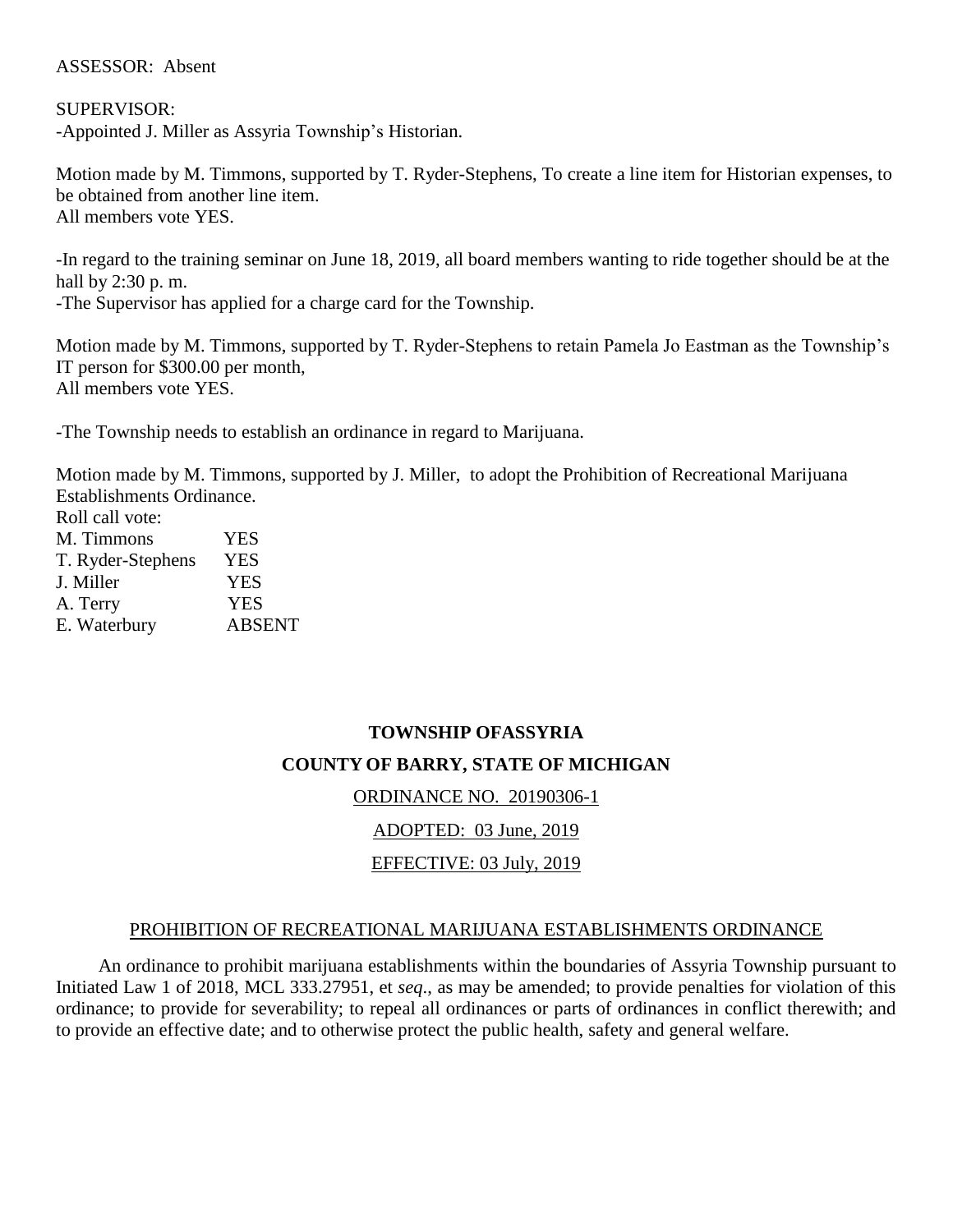### **THE TOWNSHIP OF ASSYRIA, BARRY COUNTY, MICHIGAN**

#### **ORDAINS:**

## **SECTION I TITLE**

This ordinance shall be known as and may be cited as the Assyria Township Prohibition of Marijuana Establishments Ordinance.

#### **SECTION II DEFINITIONS**

Words used herein shall have the definitions as provided for in Initiated Law 1 of 2018, MCL 333.27951, *et seq*., as may be amended.

### **SECTION III NO MARIJUANA ESTABLISMENTS**

Assyria Township hereby prohibits all marijuana establishments within the boundaries of the Township pursuant to Initiated Law 1 of 2018, MCL 333.27951, *et seq*., as may be amended.

#### **SECTION IV VIOLATIONS AND PENALTIES**

1. Any person who disobeys, neglects, or refuses to comply with any provision of this ordinance or who causes, allows or consents to any of the same shall be deemed to be responsible for the violation of this ordinance. A violation of this ordinance is deemed to be a nuisance per se.

2. A violation of this ordinance is a municipal civil infraction for which the fines shall not be less than \$100 nor more than \$500, in the discretion of the Court. The foregoing sanctions shall be in addition to the rights of the Township to proceed at law or equity with other appropriate and proper remedies. Additionally, the violator shall pay costs which may include all expenses, direct and indirect, which the Township incurs in connection with the municipal civil infraction.

3. Each day during which any violation continues shall be deemed a separate offense.

4. In addition, the Township may seek injunctive relief against persons alleged to be in violation of this ordinance, and such other relief as may be provided by law.

5. This ordinance shall be administered and enforced by the Ordinance Enforcement Officer of the Township or by such other person(s) as designated by the Township Board from time to time.

#### **SECTION V SEVERABLITY**

The provisions of this ordinance are hereby declared to be severable. If any clause, sentence, word, section or provision is hereafter declared void or unenforceable for any reason by a court of competent jurisdiction, it shall not affect the remainder of such ordinance which shall continue in full force and effect.

## **SECTION VI REPEAL**

All ordinance or parts of ordinances in conflict herewith are hereby repealed.